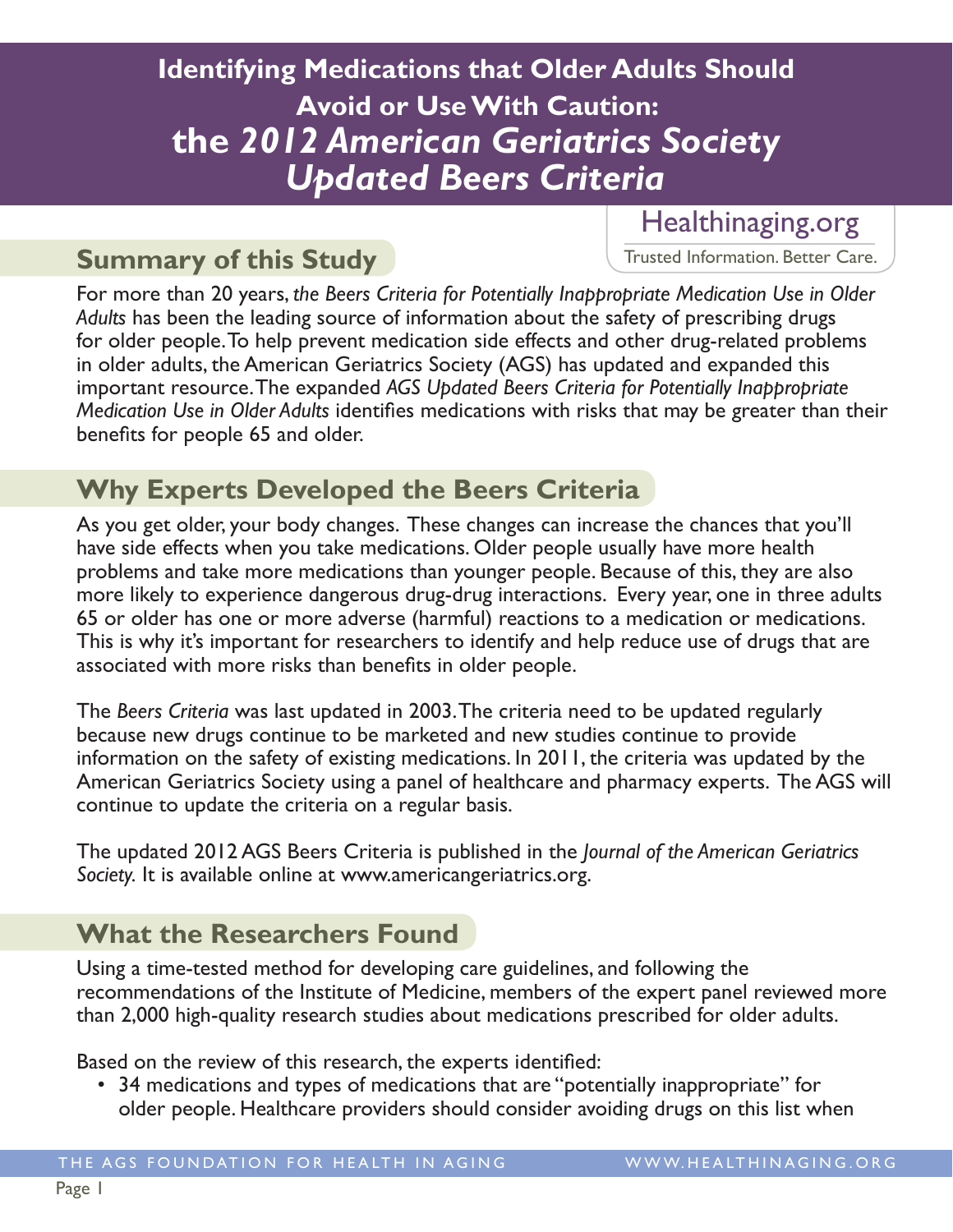prescribing for adults 65 or older. These medications pose a higher risk of side effects, may not work as well in an older person, and may be replaced with safer or more effective medications or non-drug remedies.

- Medications used for 14 common health problems that are potentially inappropriate for older adults. Older adults often have other diseases or disorders in addition to these 14 health problems that the medications may make worse.
- 14 types of drugs that are potentially inappropriate and should be used only with caution in older adults. Drugs on this list may cause medication-related problems and may not be completely effective. However, they may be the best choice available for certain older patients. Healthcare providers need to carefully monitor how these drugs are working and keep an eye out for side effects. And older adults who take these medications, or their caregivers need to let their healthcare professionals know if these drugs don't seem to be working, or appear to be causing side effects.

#### **How Health Professionals Are to Use this List**

Healthcare providers refer to the *AGS Beers Criteria* when deciding whether and what to prescribe for older adults, but *should not make these decisions based only on the criteria*. Among other reasons, they shouldn't do this because the criteria don't apply to all situations that older patients face. The criteria, for example, don't take into account all of the unique circumstances of older people getting palliative or hospice care.

Because the criteria shouldn't dictate what healthcare providers prescribe, healthcare providers should not be penalized for prescribing a medication for an older person simply because it is on one of the criteria lists. Different older adults respond differently to the same medication, and, again, for some patients, drugs listed in the criteria will be the best choices.

The criteria are also used in research, training, determining healthcare policy, developing insurance company policies regarding medication coverage, efforts to improve the quality of prescribing for older people, and the development of quality standards for drug therapy for older adults.

## **What You Can Do**

To lower the chance of drug-related problems:

• Keep a list of all of the medications you take—both non-prescription and prescription. This includes any supplements that you take, such as vitamins. You should also write down the doses, and bring it with you whenever you see a healthcare professional. This way, he or she will know what drugs and supplements you are taking and can check whether these might be causing side effects, or could cause side effects, if taken along with new medications.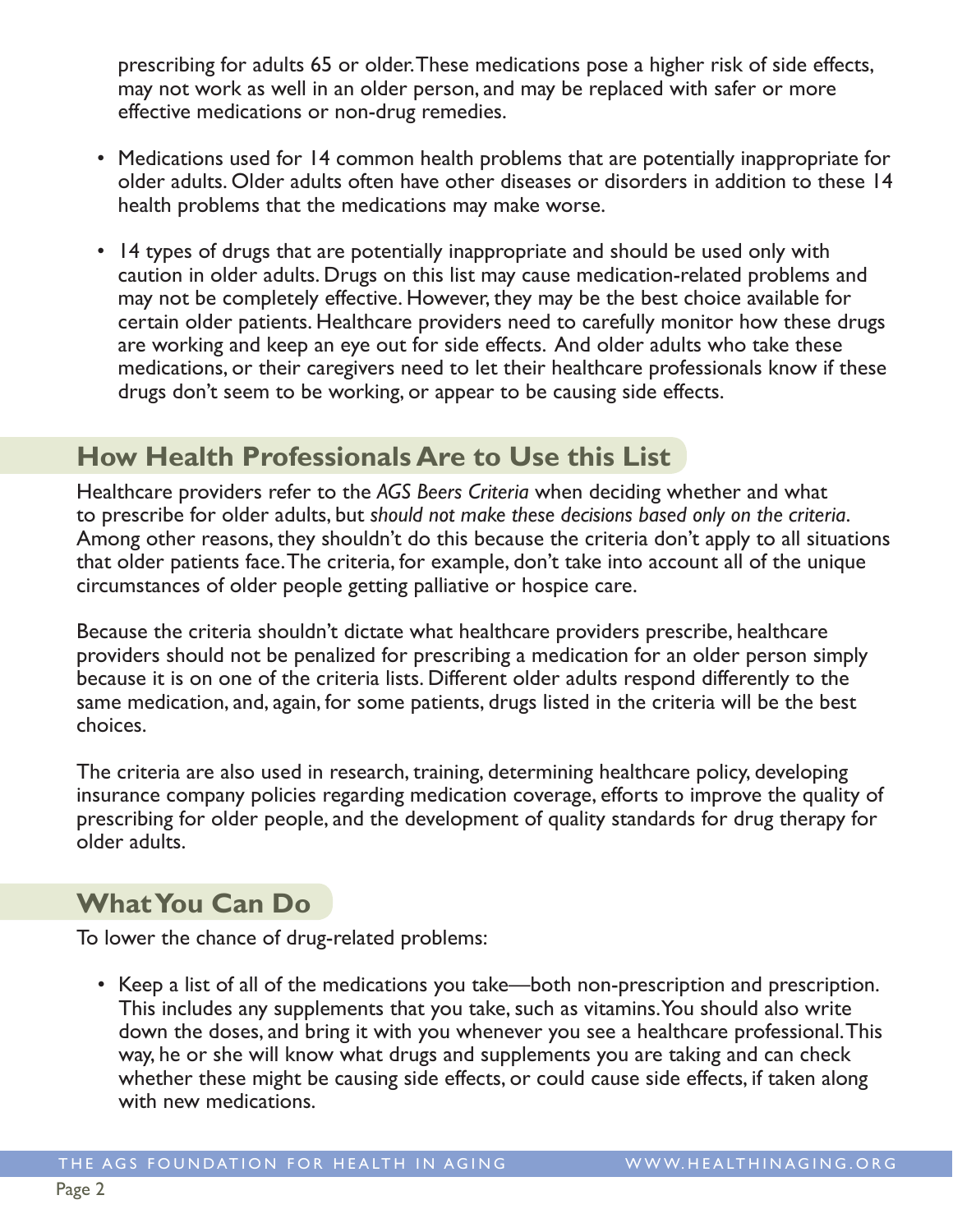- Ask if any of your medications are known to cause side effects. And if so, ask what they are—so you can watch for them. If you think you may be having a bad reaction to a drug, tell your healthcare professional. You should also speak with your healthcare provider if a drug you are taking appears in the *2012 AGS Beers Criteria* and you are concerned that it may be causing side effects or other problems. You should **not** simply stop taking a medication because you think it may not be working or causing side effects, or because it is included in one of the three lists mentioned above. **You should never stop taking medications without first checking with a healthcare professional.**
- Keep in mind that if a drug you take is on one of the lists in the *AGS Beers Criteria*, this does not necessarily mean that it poses greater risks than benefits *for you*. The way *you* respond to a medication or medications can differ from the way other people respond to it. This is why the experts who updated the criteria use the phrase "*potentially* inappropriate." While the drugs on the lists *may* cause side effects in some older adults, they won't necessarily cause these problems in *all* older people.

| AGS Beers Criteria for Potentially Inappropriate Medication Use in Older Adults                                                                                                                                                                                                                                                               |                                                                                                                                                                                                            |                                                                                                                                      |
|-----------------------------------------------------------------------------------------------------------------------------------------------------------------------------------------------------------------------------------------------------------------------------------------------------------------------------------------------|------------------------------------------------------------------------------------------------------------------------------------------------------------------------------------------------------------|--------------------------------------------------------------------------------------------------------------------------------------|
| <b>Drugs and Categories of</b><br><b>Drugs</b>                                                                                                                                                                                                                                                                                                | Why these drugs may be<br>inappropriate for older<br>adults                                                                                                                                                | <b>Recommendations</b>                                                                                                               |
| Anticholinergic drugs—these drugs can cause side effects such as confusion, hallucinations, sleepiness,<br>blurred vision, difficulty urinating, dry mouth and constipation in older adults.                                                                                                                                                  |                                                                                                                                                                                                            |                                                                                                                                      |
| Antihistamines—drugs that<br>are typically prescribed for<br>allergies, hives and eczema:<br>• Brompheniramine<br>• Carbinoxamine<br>• Chlorpheniramine<br>• Clemastine<br>• Cyproheptadine<br>• Dexbrompheniramine<br>• Dexchlorpheniramine<br>• Diphenhydramine (oral)<br>• Doxylamine<br>• Hydroxyzine<br>• Promethazine<br>• Triprolidine | These drugs cause many<br>side effects in older<br>adults, including confusion,<br>drowsiness, blurred vision,<br>difficulty urinating, dry mouth<br>and constipation. Safer<br>medications are available. | Avoid<br>Use of diphenhydramine<br>in special situations-such<br>as for treating severe<br>allergic reactions-may be<br>appropriate. |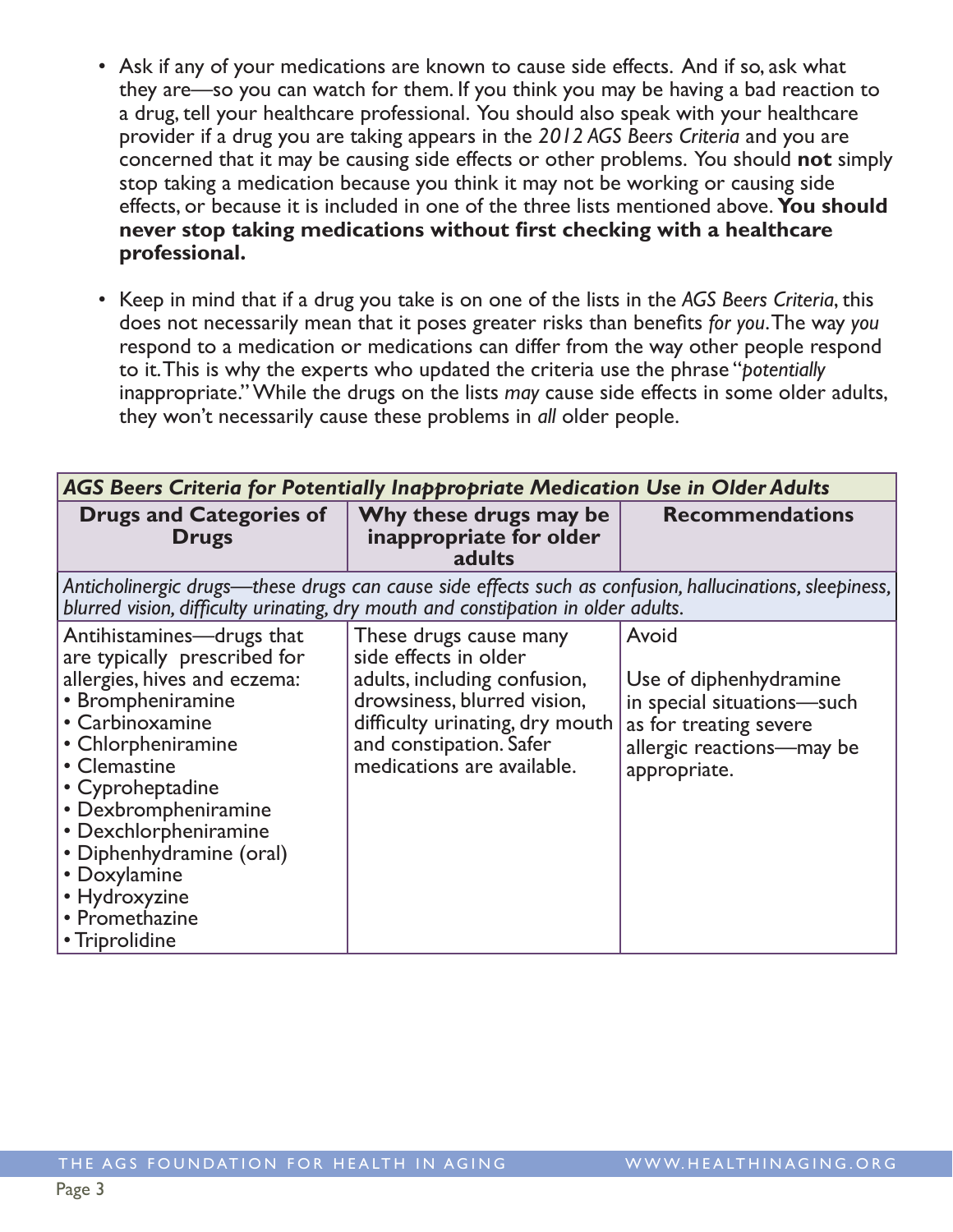| <b>AGS Beers Criteria for Potentially Inappropriate Medication Use in Older Adults</b>                                                                                                                  |                                                                                                                                                                                                                                                                                                                              |                                                                         |  |
|---------------------------------------------------------------------------------------------------------------------------------------------------------------------------------------------------------|------------------------------------------------------------------------------------------------------------------------------------------------------------------------------------------------------------------------------------------------------------------------------------------------------------------------------|-------------------------------------------------------------------------|--|
| <b>Drugs and Categories of</b><br><b>Drugs</b>                                                                                                                                                          | Why these drugs may be<br>inappropriate for older<br>adults                                                                                                                                                                                                                                                                  | <b>Recommendations</b>                                                  |  |
| Antiparkinsonian drugs<br>prescribed for Parkinson's<br>disease and other health<br>problems:<br>• Benztropine (oral)<br>• Trihexyphenidyl                                                              | There are other medications<br>that are usually more<br>effective for Parkinson's<br>disease and related disorders<br>than these. The drugs should<br>not be used for other<br>conditions, like treating side<br>effects of other medications<br>(for example the movement<br>side effects of antipsychotic<br>medications). | Avoid                                                                   |  |
| Antispasmodic medications<br>prescribed to relieve cramps<br>or spasms:<br>• Belladonna alkaloids<br>• Clidinium-chlordiazepoxide<br>• Dicyclomine<br>• Hyoscyamine<br>• Propantheline<br>• Scopolamine | It's is not clear whether<br>these drugs are effective, but<br>they have side effects.                                                                                                                                                                                                                                       | Avoid except if used in short-<br>term "comfort care."                  |  |
| Antithrombotics—these are medications to prevent or dissolve blood clots that can form inside blood<br>vessels. These blood clots can be life-threatening.                                              |                                                                                                                                                                                                                                                                                                                              |                                                                         |  |
| The short-acting form of<br>Dipyridamole that is taken by<br>mouth                                                                                                                                      | This form may make your<br>blood pressure drop when<br>you stand up. This can<br>make you dizzy and may<br>lead to dangerous falls.<br>More effective alternatives<br>are available. The form of<br>dipyridamole that is injected,<br>however, can be used during<br>a heart "stress test."                                  | Avoid                                                                   |  |
| <b>Ticlopidine</b>                                                                                                                                                                                      | Safer, effective alternatives to<br>this drug are available.                                                                                                                                                                                                                                                                 | Avoid                                                                   |  |
| Anti-infective drugs—such as antibiotics and antiviral drugs                                                                                                                                            |                                                                                                                                                                                                                                                                                                                              |                                                                         |  |
| Nitrofurantoin, an antibacterial<br>drug prescribed for urinary<br>tract infections                                                                                                                     | This drug may cause side<br>effects that affect the lungs.<br>Safer medications are<br>available.                                                                                                                                                                                                                            | Avoid long-term use and in<br>patients with certain kidney<br>problems. |  |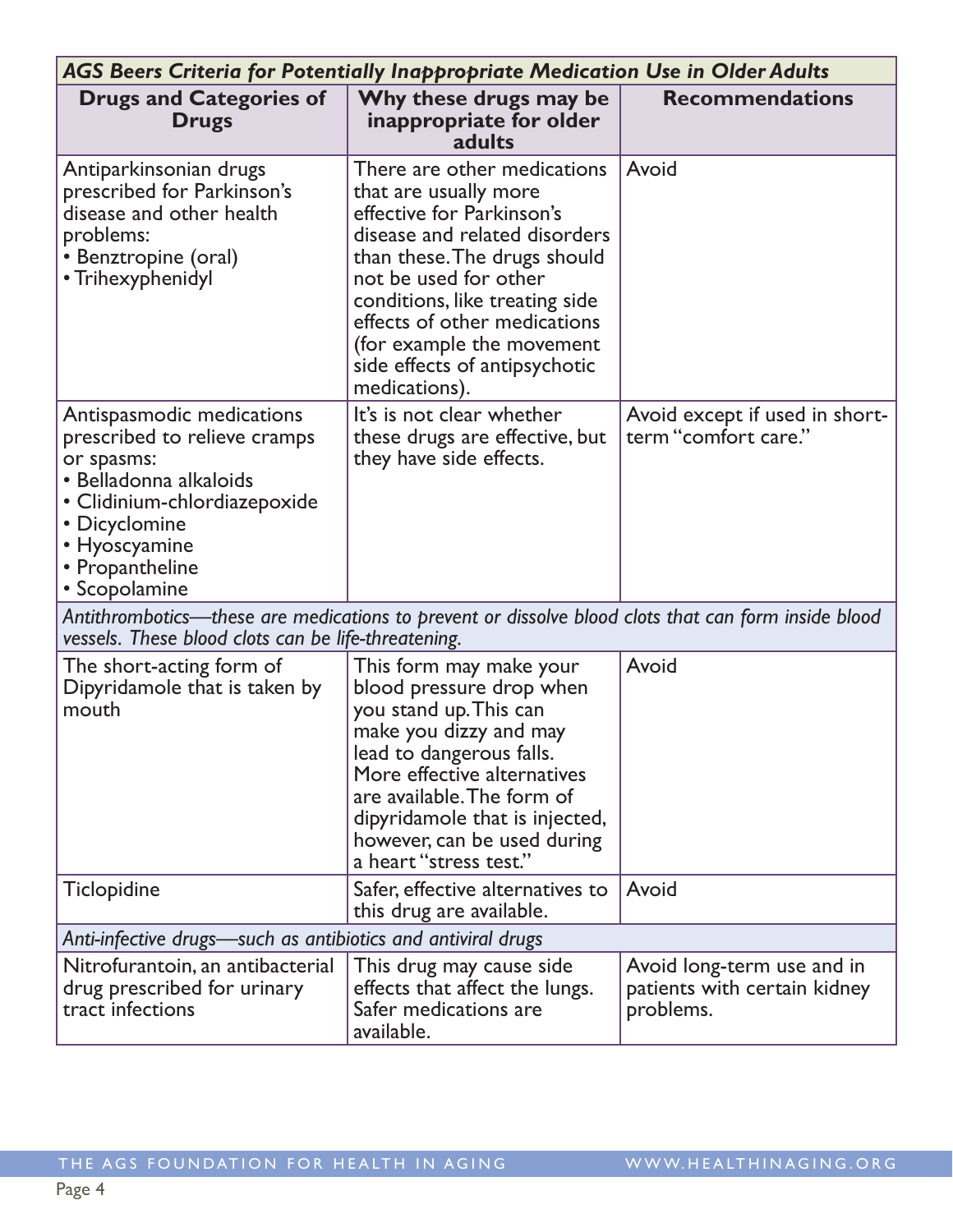| AGS Beers Criteria for Potentially Inappropriate Medication Use in Older Adults                                                                                                                                                                            |                                                                                                                                                                                                                |                                                                                                                                      |  |
|------------------------------------------------------------------------------------------------------------------------------------------------------------------------------------------------------------------------------------------------------------|----------------------------------------------------------------------------------------------------------------------------------------------------------------------------------------------------------------|--------------------------------------------------------------------------------------------------------------------------------------|--|
| <b>Drugs and Categories of</b><br><b>Drugs</b>                                                                                                                                                                                                             | Why these drugs may be<br>inappropriate for older<br>adults                                                                                                                                                    | <b>Recommendations</b>                                                                                                               |  |
| Cardiovascular drugs-for disorders that affect the heart and blood vessels.                                                                                                                                                                                |                                                                                                                                                                                                                |                                                                                                                                      |  |
| Alpha, blockers-drugs for the<br>prostate but also prescribed<br>for high blood pressure.<br>• Doxazosin<br>• Prazosin<br>• Terazosin                                                                                                                      | These drugs can cause a<br>drop in blood pressure and<br>dizziness when you stand<br>up. This can lead to falls.<br>Alternative treatments<br>provide better results with<br>lower risks.                      | Avoid using for high blood<br>pressure.                                                                                              |  |
| <b>Medications, called Alpha</b><br>agonists, which are prescribed<br>for high blood pressure.<br>• Clonidine<br>• Guanabenz<br>• Guanfacine<br>• Methyldopa<br>• Reserpine at doses greater<br>than 0.1 milligrams daily                                  | These drugs may cause a<br>slow heartbeat and dizziness.<br>They are not recommended<br>for routine treatment of high<br>blood pressure.                                                                       | Clonidine should not be a<br>first-choice treatment for<br>high blood pressure.<br>The other drugs on the list<br>should be avoided. |  |
| Antiarrhythmic drugs<br>prescribed for atrial fibrillation<br>(irregular heart beat). (Class la,<br> c,    <br>• Amiodarone<br>• Dofetilide<br>• Dronedarone<br>• Flecainide<br>• Ibutilide<br>• Procainamide<br>• Propafenone<br>• Quinidine<br>• Sotalol | Other treatments may<br>provide better results, or<br>cause fewer side effects, or<br>both.<br>Amiodarone may contribute<br>to thyroid, lung and heart<br>problems.                                            | These drugs should not be<br>the first choice for treating<br>atrial fibrillation.                                                   |  |
| Disopyramide                                                                                                                                                                                                                                               | Disopyramide may increase<br>risks of heart failure in<br>older adults and may cause<br>confusion, blurred vision,<br>difficulty urinating, dry mouth<br>and constipation. Safer<br>medications are available. | Avoid                                                                                                                                |  |
| Dronedarone                                                                                                                                                                                                                                                | There are other drugs that<br>provide better results in<br>patients with atrial fibrillation<br>(irregular heartbeat) or heart<br>failure.                                                                     | Avoid in some patients with<br>atrial fibrillation or heart<br>failure.                                                              |  |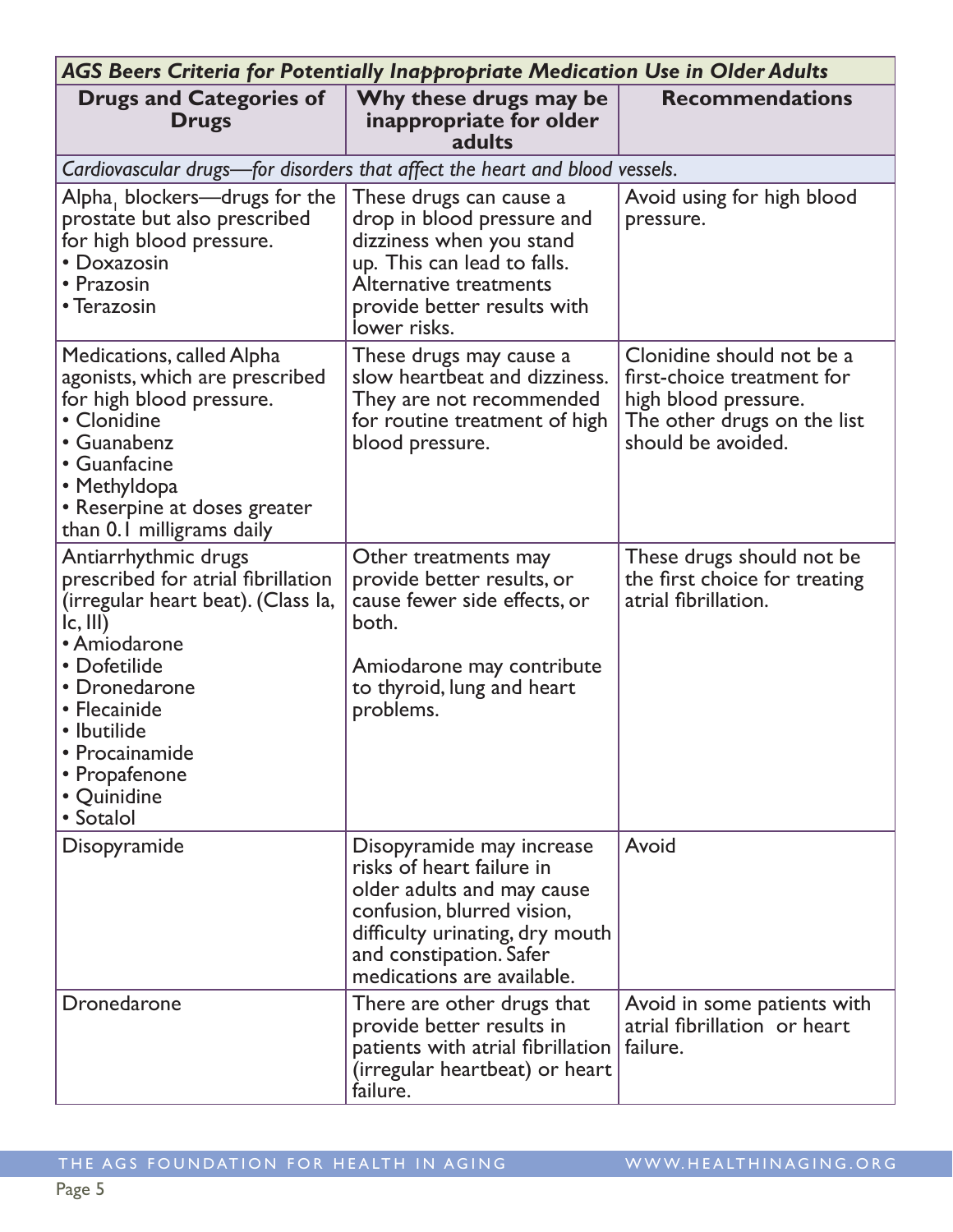|                                                                                                                                                                                                                                                                                      | <b>AGS Beers Criteria for Potentially Inappropriate Medication Use in Older Adults</b>                                                                                                                                                                                          |                                                                                                                                                                                                                  |  |  |
|--------------------------------------------------------------------------------------------------------------------------------------------------------------------------------------------------------------------------------------------------------------------------------------|---------------------------------------------------------------------------------------------------------------------------------------------------------------------------------------------------------------------------------------------------------------------------------|------------------------------------------------------------------------------------------------------------------------------------------------------------------------------------------------------------------|--|--|
| <b>Drugs and Categories of</b><br><b>Drugs</b>                                                                                                                                                                                                                                       | Why these drugs may be<br>inappropriate for older<br>adults                                                                                                                                                                                                                     | <b>Recommendations</b>                                                                                                                                                                                           |  |  |
| Digoxin at doses higher than<br>0.125 milligrams per day                                                                                                                                                                                                                             | In older patients with heart<br>failure, higher doses appear<br>to offer no additional benefit<br>and may increase risks<br>of dangerous side effects.<br>Older patients with kidney<br>problems are at particular<br>risk of side effects.                                     | Avoid                                                                                                                                                                                                            |  |  |
| Nifedipine, immediate release                                                                                                                                                                                                                                                        | This drug may lower blood<br>pressure and could cause<br>other heart problems.                                                                                                                                                                                                  | Avoid                                                                                                                                                                                                            |  |  |
| Spironolactone at doses higher<br>than 25 milligrams daily                                                                                                                                                                                                                           | In people with heart failure,<br>higher doses may boost risks<br>of high potassium.                                                                                                                                                                                             | Avoid higher doses in<br>patients with heart failure or<br>lower kidney function.                                                                                                                                |  |  |
| Drugs affecting the brain and spinal cord                                                                                                                                                                                                                                            |                                                                                                                                                                                                                                                                                 |                                                                                                                                                                                                                  |  |  |
| <b>Tertiary Tricyclic</b><br>Antidepressants, alone or in<br>combination:<br>• Amitriptyline<br>· Chlordiazepoxide-<br>amitriptyline<br>• Clomipramine<br>• Doxepin at doses of more<br>than 6 milligrams per day.<br>• Imipramine<br>• Perphenazine-amitriptyline<br>• Trimipramine | Potential side effects include:<br>confusion, drowsiness,<br>blurred vision, difficulty<br>urinating, dry mouth and<br>constipation in older adults.<br>They can also cause a drop in<br>blood pressure and dizziness<br>when you stand up. Safer<br>medications are available. | Avoid                                                                                                                                                                                                            |  |  |
| All antipsychotic drugs                                                                                                                                                                                                                                                              | These drugs may increase<br>risks of confusion, sleepiness,<br>blurred vision, difficulty<br>urinating, dry mouth,<br>constipation, stroke, and<br>death in people with<br>dementia.                                                                                            | Avoid using these drugs to<br>treat behavioral problems in<br>older people with memory<br>disorders unless non-drug<br>options haven't worked and<br>the patient is a threat to<br>himself or herself or others. |  |  |
| Thioridazine<br>Mesoridazine                                                                                                                                                                                                                                                         | These drugs may cause<br>confusion, sleepiness, blurred<br>vision, difficulty urinating,<br>dry mouth and constipation.<br>They may also increase risks<br>of dangerous changes in<br>heartbeat.                                                                                | Avoid                                                                                                                                                                                                            |  |  |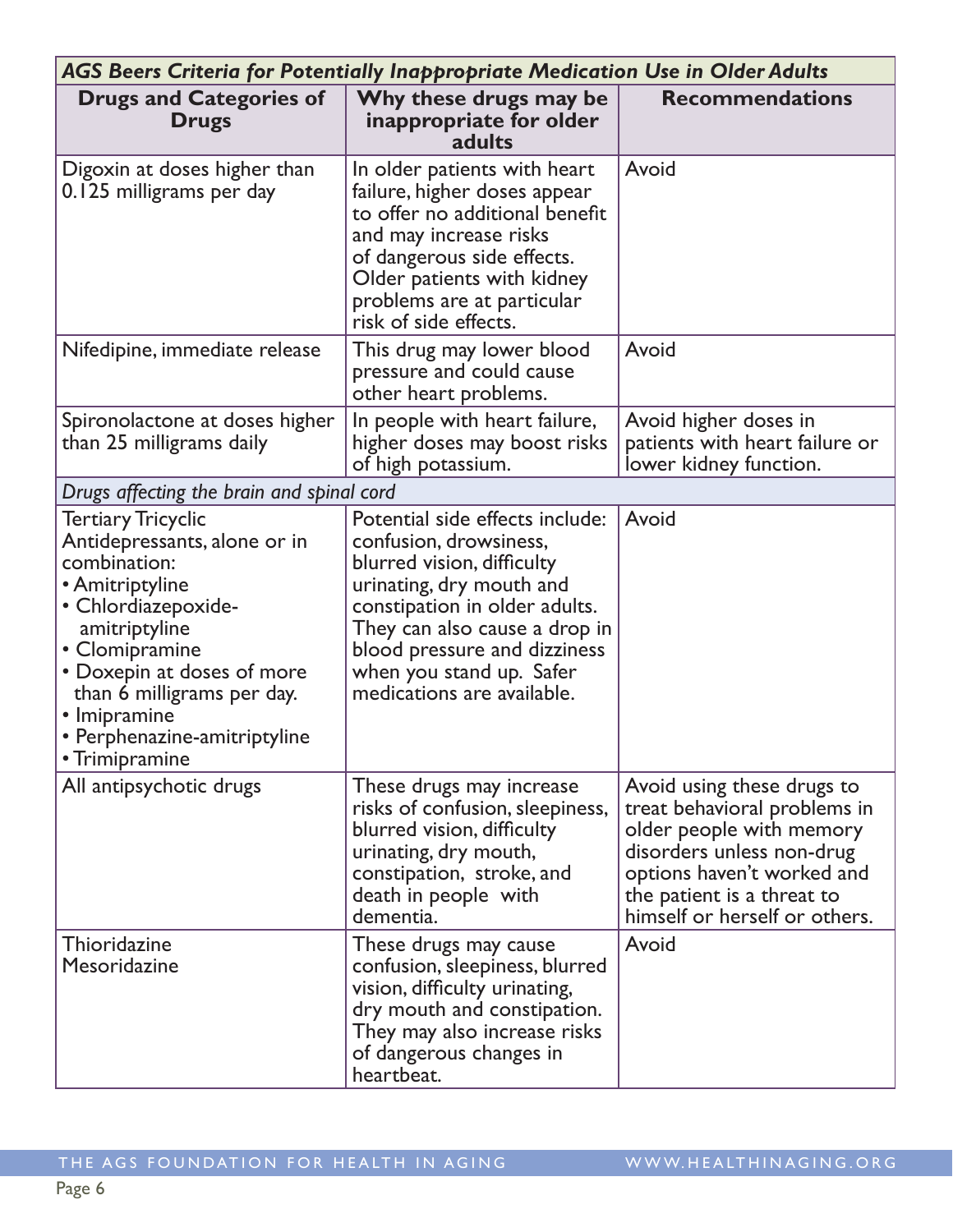| <b>AGS Beers Criteria for Potentially Inappropriate Medication Use in Older Adults</b>                                                                                                                                                                                                                                                          |                                                                                                                                                                                                                                                                                                                                                                                                                                   |                                                                                                                                                         |  |  |
|-------------------------------------------------------------------------------------------------------------------------------------------------------------------------------------------------------------------------------------------------------------------------------------------------------------------------------------------------|-----------------------------------------------------------------------------------------------------------------------------------------------------------------------------------------------------------------------------------------------------------------------------------------------------------------------------------------------------------------------------------------------------------------------------------|---------------------------------------------------------------------------------------------------------------------------------------------------------|--|--|
| <b>Drugs and Categories of</b><br><b>Drugs</b>                                                                                                                                                                                                                                                                                                  | Why these drugs may be<br>inappropriate for older<br>adults                                                                                                                                                                                                                                                                                                                                                                       | <b>Recommendations</b>                                                                                                                                  |  |  |
| <b>Barbiturates</b><br>• Amobarbital<br>• Butabarbital<br>• Butalbital<br>• Mephobarbital<br>• Pentobarbital<br>• Phenobarbital<br>• Secobarbital                                                                                                                                                                                               | These medications can be<br>addictive. Over time, they get<br>less effective in helping older<br>adults sleep. They are more<br>likely to cause overdoses at<br>lower doses than alternative<br>drugs.                                                                                                                                                                                                                            | Avoid                                                                                                                                                   |  |  |
| <b>Benzodiazepines</b><br>Short- and intermediate-acting:<br>• Alprazolam<br>• Estazolam<br>• Lorazepam<br>• Oxazepam<br>• Temazepam<br>• Triazolam<br>Long-acting:<br>• Chlorazepate<br>· Chlordiazepoxide<br>· Chlordiazepoxide-<br>amitriptyline<br>• Clidinium-chlordiazepoxide<br>• Clonazepam<br>• Diazepam<br>• Flurazepam<br>• Quazepam | Older adults are especially<br>sensitive to these<br>medications. These drugs<br>may increase risks of mental<br>decline, delirium, falls,<br>fractures, and car accidents<br>in older adults.<br>Despite these risks, they may<br>be appropriate, in certain<br>cases, for treating seizures,<br>certain sleep disorders,<br>anxiety disorders, withdrawal<br>from benzodiazepine drugs<br>and alcohol, and end-of-life<br>care. | <b>Avoid benzodiazepines</b><br>(all types) when treating<br>insomnia, agitation, or<br>delirium (serious confusion)<br>that may have lasting effects). |  |  |
| Chloral hydrate                                                                                                                                                                                                                                                                                                                                 | Not effective long-term, with<br>high risk of overdose.                                                                                                                                                                                                                                                                                                                                                                           | Avoid                                                                                                                                                   |  |  |
| Meprobamate                                                                                                                                                                                                                                                                                                                                     | This medication makes older<br>adults sleepy and can be<br>addictive.                                                                                                                                                                                                                                                                                                                                                             | Avoid                                                                                                                                                   |  |  |
| Nonbenzodiazepine hypnotics<br>• Eszopiclone<br>• Zolpidem<br>• Zaleplon                                                                                                                                                                                                                                                                        | These medications may<br>not significantly improve<br>sleep and can cause many<br>serious side effects, including<br>confusion, falls, and bone<br>fractures.                                                                                                                                                                                                                                                                     | Avoid ongoing use of these<br>drugs (over 90 days).                                                                                                     |  |  |
| Ergot mesylates<br><b>Isoxsuprine</b>                                                                                                                                                                                                                                                                                                           | These medications are not<br>very effective.                                                                                                                                                                                                                                                                                                                                                                                      | Avoid                                                                                                                                                   |  |  |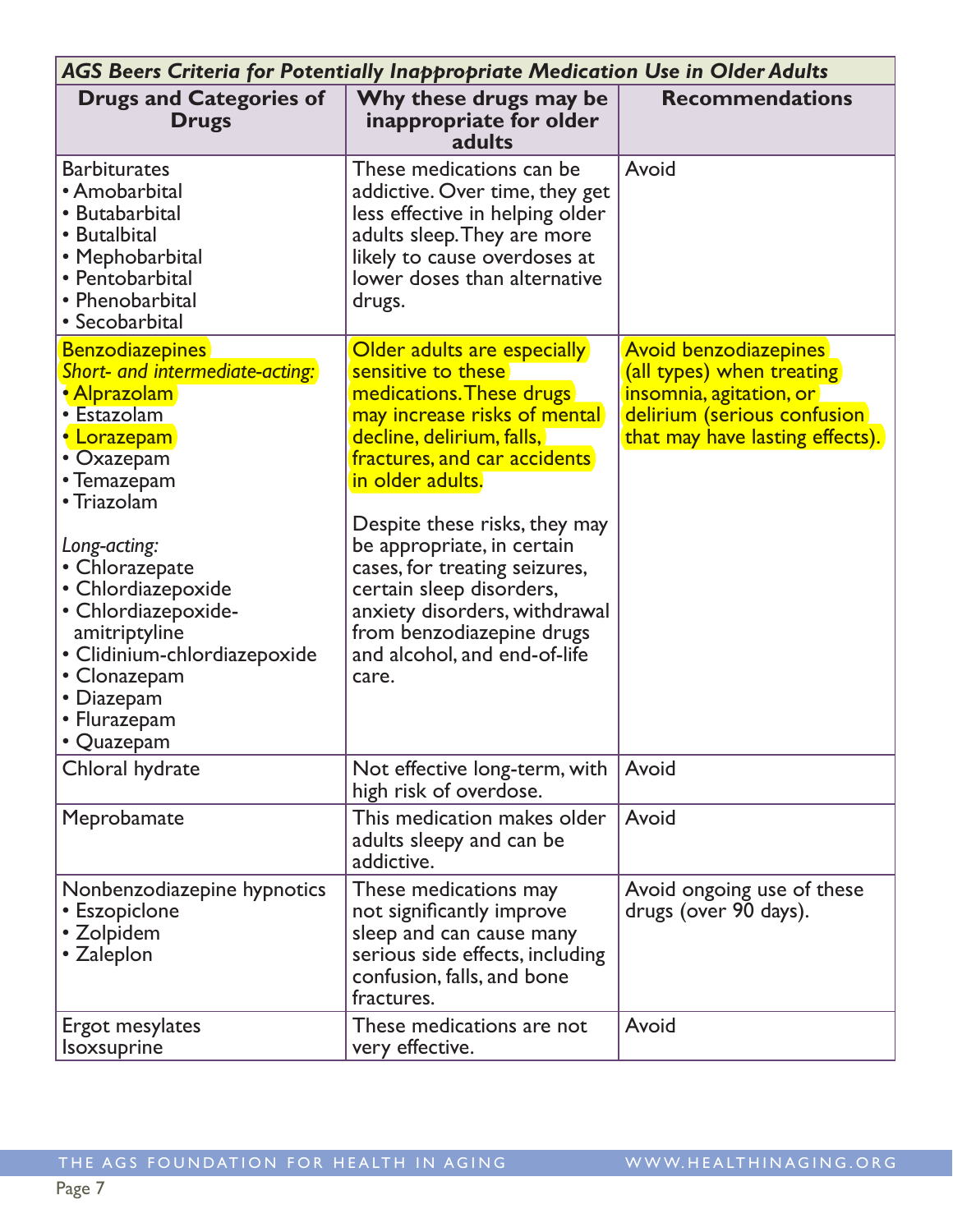| <b>AGS Beers Criteria for Potentially Inappropriate Medication Use in Older Adults</b>                                                                                             |                                                                                                                                                                                                                                                                                                                                                                                               |                                                                                                                                                                                           |  |
|------------------------------------------------------------------------------------------------------------------------------------------------------------------------------------|-----------------------------------------------------------------------------------------------------------------------------------------------------------------------------------------------------------------------------------------------------------------------------------------------------------------------------------------------------------------------------------------------|-------------------------------------------------------------------------------------------------------------------------------------------------------------------------------------------|--|
| <b>Drugs and Categories of</b><br><b>Drugs</b>                                                                                                                                     | Why these drugs may be<br>inappropriate for older<br>adults                                                                                                                                                                                                                                                                                                                                   | <b>Recommendations</b>                                                                                                                                                                    |  |
| Drugs and treatments for conditions affecting the glands that produce and secrete hormones, such<br>as androgens ("male hormones") and estrogen and progestins ("female hormones") |                                                                                                                                                                                                                                                                                                                                                                                               |                                                                                                                                                                                           |  |
| Androgens<br>• Methyltestosterone<br>• Testosterone                                                                                                                                | These drugs may worsen<br>heart problems and cause<br>other side effects. They<br>shouldn't be prescribed for<br>men with prostate cancer.                                                                                                                                                                                                                                                    | Avoid using in men with<br>prostate cancer. In other men,<br>prescribe only for moderate<br>to severe declines in natural<br>testosterone production.                                     |  |
| Desiccated thyroid                                                                                                                                                                 | Desiccated thyroid may not<br>be appropriate for patients<br>with a history of heart<br>problems. Safer medications<br>are available.                                                                                                                                                                                                                                                         | Avoid                                                                                                                                                                                     |  |
| Estrogens with or without<br>progestins                                                                                                                                            | These hormones may<br>increase risks of breast<br>cancer and cancer of the<br>lining of the uterus. They<br>don't appear to help protect<br>women from heart disease<br>or loss of cognitive (thinking)<br>ability in later life.<br>Estrogen cream inserted into<br>the vagina does help vaginal<br>dryness and is safe in women<br>with breast cancer, especially<br>if low doses are used. | Avoid pills and skin patches.<br>Vaginal creams can be used<br>at low doses to relieve pain<br>during sex, and help prevent<br>urinary tract infections, and<br>related vaginal problems. |  |
| Growth hormone                                                                                                                                                                     | Growth hormone has many<br>side effects, including joint<br>pain, swelling, enlargement<br>of breast tissue in men, and<br>carpal tunnel syndrome. It<br>may also increase the chance<br>of getting diabetes.                                                                                                                                                                                 | Avoid, except in patients who<br>have had their pituitary gland<br>removed for medical reasons.                                                                                           |  |
| Insulin, sliding scale                                                                                                                                                             | This way of dosing insulin is<br>not very effective and can<br>increase the chance of low<br>blood sugar.                                                                                                                                                                                                                                                                                     | Avoid                                                                                                                                                                                     |  |
| Megestrol                                                                                                                                                                          | This drug, prescribed to<br>increase appetite, is not very<br>effective, and may increase<br>the chance of blood clots<br>and, possibly, death.                                                                                                                                                                                                                                               | Avoid                                                                                                                                                                                     |  |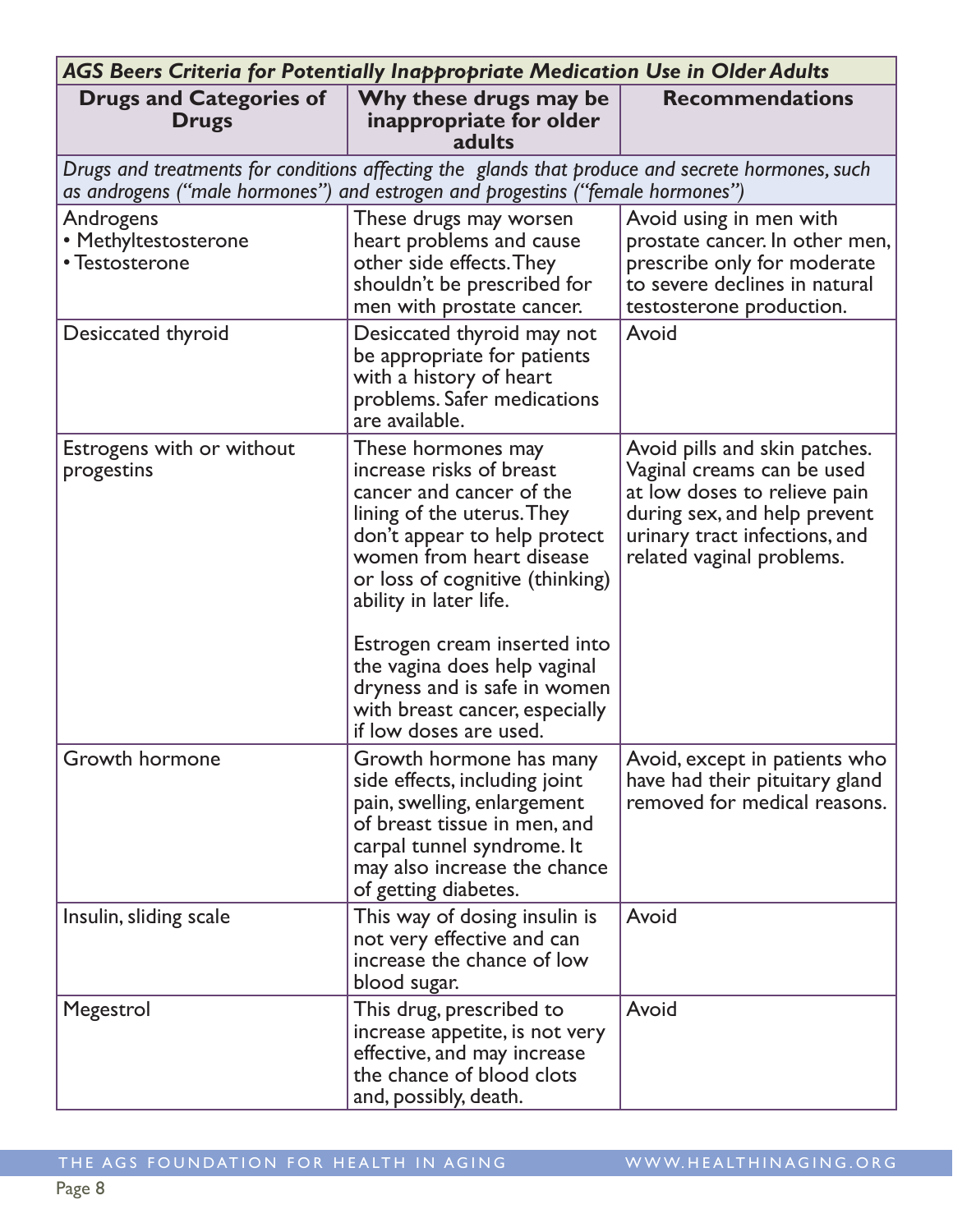| AGS Beers Criteria for Potentially Inappropriate Medication Use in Older Adults |                                                                                                                                                                              |                                                                                                                         |  |
|---------------------------------------------------------------------------------|------------------------------------------------------------------------------------------------------------------------------------------------------------------------------|-------------------------------------------------------------------------------------------------------------------------|--|
| <b>Drugs and Categories of</b><br><b>Drugs</b>                                  | Why these drugs may be<br>inappropriate for older<br>adults                                                                                                                  | <b>Recommendations</b>                                                                                                  |  |
| Sulfonylureas, long-duration<br>• Chlorpropamide<br>· Glyburide                 | Both medications can<br>cause dangerous low<br>blood sugar and other side<br>effects in older adults. Safer<br>medications are available.                                    | Avoid                                                                                                                   |  |
| Medications for gastrointestinal problems                                       |                                                                                                                                                                              |                                                                                                                         |  |
| Metoclopramide                                                                  | This medication may cause<br>shakiness, sleepiness, and<br>uncontrollable abnormal<br>body movements. Frail older<br>adults may be even more<br>likely to get these effects. | Avoid, except for<br>gastroparesis, a condition<br>that reduces the ability of<br>the stomach to empty its<br>contents. |  |
| Mineral oil, taken by mouth                                                     | When swallowed, mineral oil<br>may be accidentally inhaled<br>and, as a result, can cause<br>pneumonia. Safer medications<br>are available.                                  | Avoid                                                                                                                   |  |
| Trimethobenzamide                                                               | Not very effective for<br>treating vomiting. This<br>medication can cause side<br>effects such as shakiness,<br>sleepiness, and abnormal<br>body movements.                  | Avoid                                                                                                                   |  |
| <b>Pain Medications</b>                                                         |                                                                                                                                                                              |                                                                                                                         |  |
| Meperidine                                                                      | This is not a very effective<br>pain reliever and may<br>seizures. Safer medications<br>are available.                                                                       | Avoid                                                                                                                   |  |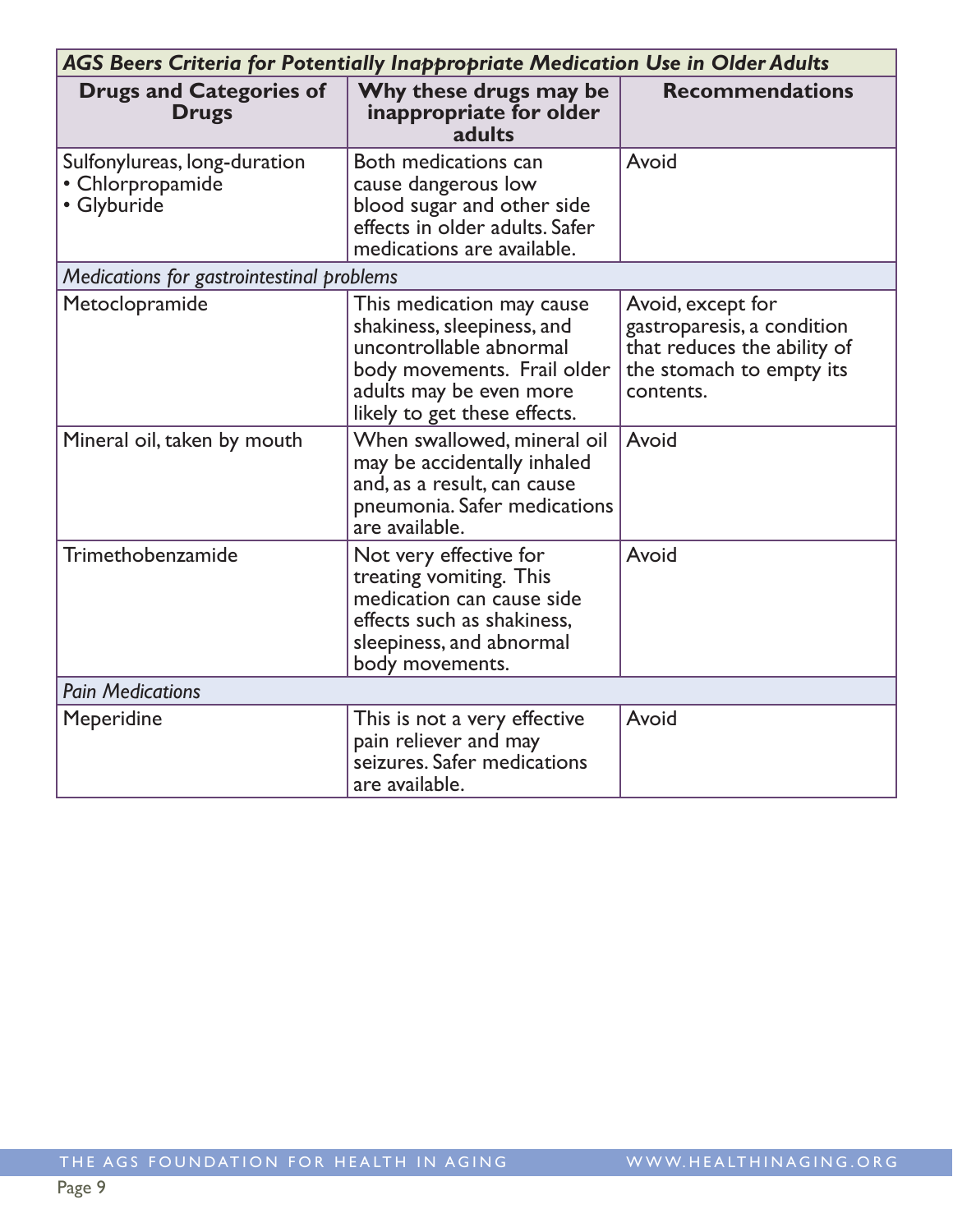| <b>AGS Beers Criteria for Potentially Inappropriate Medication Use in Older Adults</b>                                                                                                                                                                                                                                                                                               |                                                                                                                                                                                                                                                                                                                                                                                                                                                              |                                                                                                                                                                                   |  |
|--------------------------------------------------------------------------------------------------------------------------------------------------------------------------------------------------------------------------------------------------------------------------------------------------------------------------------------------------------------------------------------|--------------------------------------------------------------------------------------------------------------------------------------------------------------------------------------------------------------------------------------------------------------------------------------------------------------------------------------------------------------------------------------------------------------------------------------------------------------|-----------------------------------------------------------------------------------------------------------------------------------------------------------------------------------|--|
| <b>Drugs and Categories of</b><br><b>Drugs</b>                                                                                                                                                                                                                                                                                                                                       | Why these drugs may be<br>inappropriate for older<br>adults                                                                                                                                                                                                                                                                                                                                                                                                  | <b>Recommendations</b>                                                                                                                                                            |  |
| Non-COX-selective Non-<br>Steroidal Anti-inflammatory<br>Drugs (NSAIDs), oral<br>• Aspirin at doses higher than<br>325 milligrams per day<br>• Diclofenac<br>• Diflunisal<br>• Etodolac<br>• Fenoprofen<br>• Ibuprofen<br>• Ketoprofen<br>• Meclofenamate<br>• Mefenamic acid<br>• Meloxicam<br>• Nabumetone<br>• Naproxen<br>• Oxaprozin<br>• Piroxicam<br>• Sulindac<br>• Tolmetin | These medications increase<br>the chance of stomach and<br>intestinal bleeding in adults<br>75 or older, and adults 65<br>and older taking certain<br>other medications (like<br>prednisone warfarin, and<br>clopidogrel) and medicines<br>to prevent stroke.<br>Taking a powerful stomach<br>medication like a proton-<br>pump inhibitor (omeprazole)<br>or misoprostol at the same<br>time as these drugs lowers-<br>but doesn't eliminate—these<br>risks. | Do not use these medications<br>regularly unless there are no<br>other effective alternatives<br>and they are prescribed along<br>with a proton-pump inhibitor<br>or misoprostol. |  |
| Indomethacin<br>Ketorolac                                                                                                                                                                                                                                                                                                                                                            | These drugs are NSAIDs<br>that are even more likely<br>to increase the chance<br>of stomach and intestinal<br>bleeding and ulcers or to<br>cause other harmful effects.                                                                                                                                                                                                                                                                                      | Avoid                                                                                                                                                                             |  |
| Pentazocine                                                                                                                                                                                                                                                                                                                                                                          | This pain reliever can cause<br>confusion, hallucinations<br>and other side effects. Safer<br>medications are available.                                                                                                                                                                                                                                                                                                                                     | Avoid                                                                                                                                                                             |  |
| Skeletal muscle relaxants<br>• Carisoprodol<br>• Chlorzoxazone<br>• Cyclobenzaprine<br>• Metaxalone<br>• Methocarbamol<br>• Orphenadrine                                                                                                                                                                                                                                             | Most muscle relaxants have<br>questionable effectiveness<br>and can cause side effects<br>such as sleepiness and<br>increased risks of bone<br>fractures in older people.                                                                                                                                                                                                                                                                                    | Avoid                                                                                                                                                                             |  |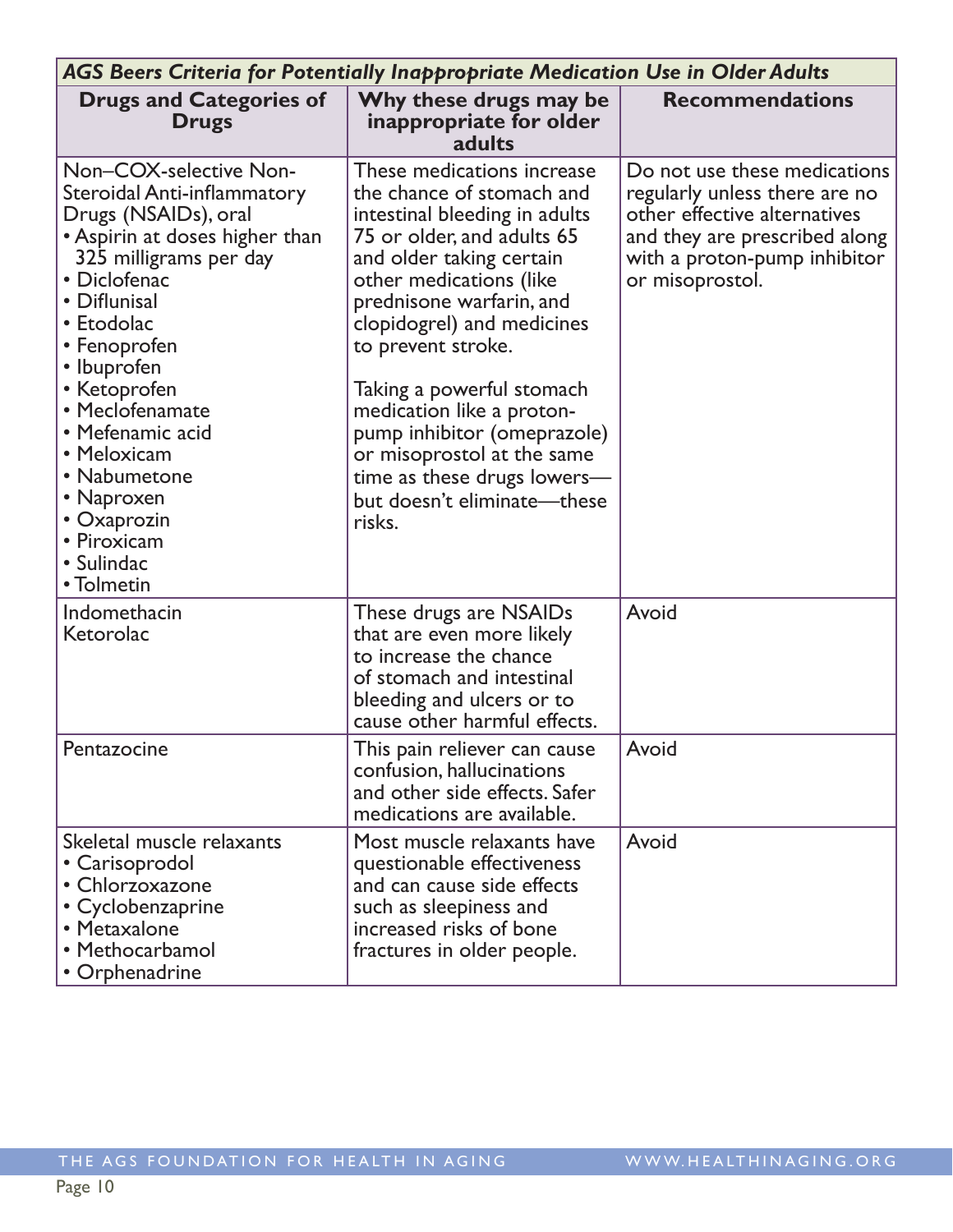|                                    | AGS Beers Criteria for Potentially Inappropriate Medication Use in Older Adults                                                                                                                                                                                                                                                                                                                                  |                                                                                                                                                                                                                                  |                                                                                    |
|------------------------------------|------------------------------------------------------------------------------------------------------------------------------------------------------------------------------------------------------------------------------------------------------------------------------------------------------------------------------------------------------------------------------------------------------------------|----------------------------------------------------------------------------------------------------------------------------------------------------------------------------------------------------------------------------------|------------------------------------------------------------------------------------|
| Disease or<br><b>Syndrome</b>      | Drug(s)                                                                                                                                                                                                                                                                                                                                                                                                          | <b>Rationale</b>                                                                                                                                                                                                                 | Recommenda-<br>tion                                                                |
| Heart failure                      | • Nonsteroidal<br>antinflammatory drugs<br>(NSAIDs) and COX-2<br>inhibitors (see above list for<br>examples)<br>Pioglitazone, rosiglitazone<br>Cilostazol<br>Dronedarone<br>If the heart failure is systolic<br>heart failure:<br>• Diltiazem<br>• Verapamil                                                                                                                                                     | These drugs may increase<br>the chance of fluid retention,<br>and contribute to heart<br>failure.                                                                                                                                | Avoid                                                                              |
| Syncope or<br>fainting             | Acetylcholinesterase inhibitors<br>• Donepezil<br>• Galantamine<br>• Rivastigmine<br>Peripheral alpha blockers<br>• Doxazosin<br>• Prazosin<br>• Terazosin<br><b>Tertiary Tricyclic</b><br>Antidepressants<br>(TCAs): Amitriptyline,<br>chlordiazepoxide-amitriptyline,<br>clomipramine, doxepin,<br>imipramine, perphenazine-<br>amitriptyline, trimipramine<br>Chlorpromazine, thioridazine,<br>and olanzapine | These drugs increase the<br>chance of dizziness, fainting,<br>and falling, and may cause a<br>slowed heartbeat.                                                                                                                  | Avoid                                                                              |
| Chronic<br>seizures or<br>epilepsy | <b>Bupropion</b><br>Chlorpromazine<br>Clozapine<br><b>Maprotiline</b><br>Olanzapine<br>Thioridazine<br>Thiothixene<br>Tramadol                                                                                                                                                                                                                                                                                   | These medications may<br>increase the frequency of<br>seizures in some older<br>adults. But they may be<br>acceptable in older patients<br>with well-controlled seizures<br>and for whom other drugs<br>have not been effective. | Avoid unless<br>seizures are well<br>controlled and<br>other drugs do<br>not work. |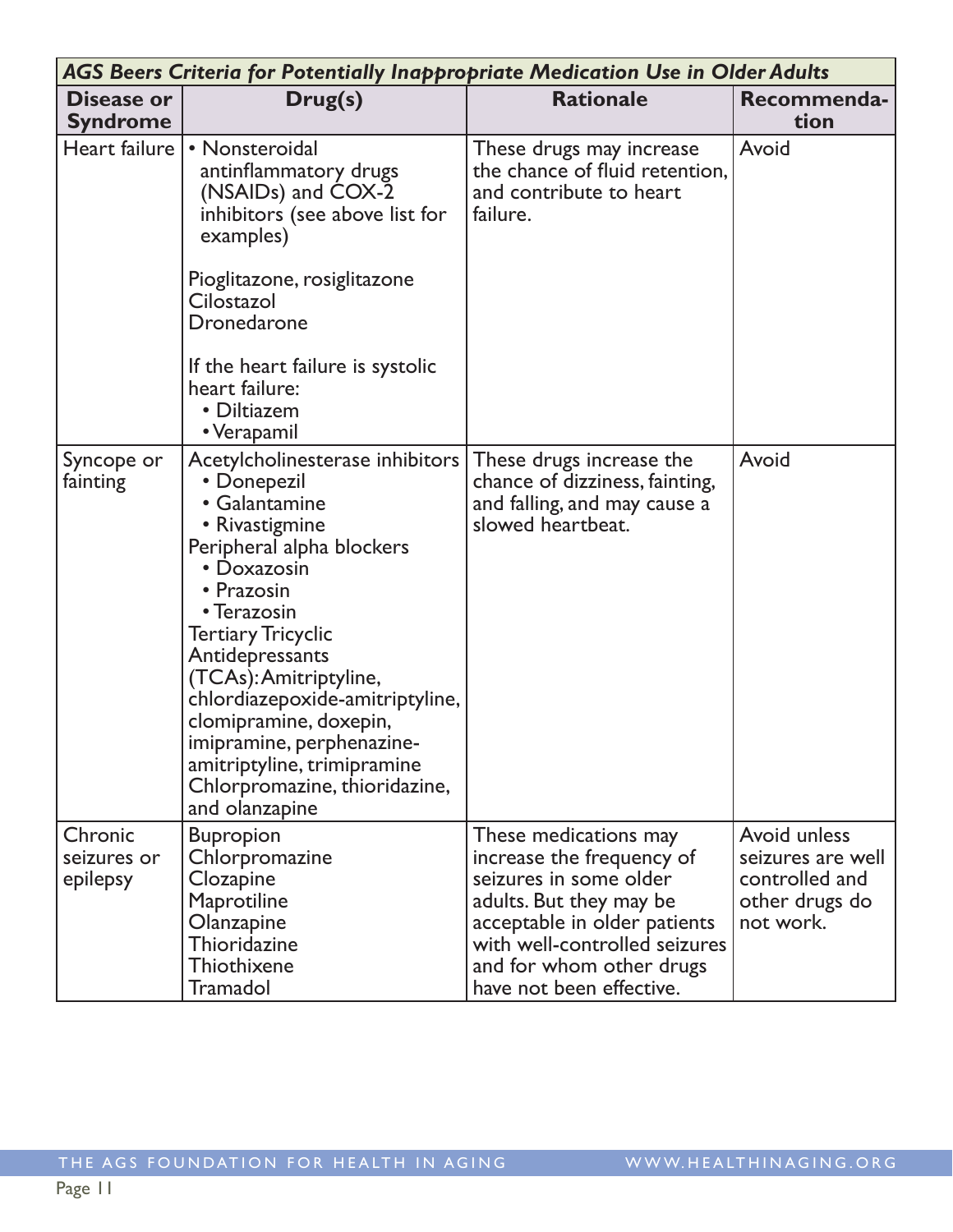|                                                                     | <b>AGS Beers Criteria for Potentially Inappropriate Medication Use in Older Adults</b>                                                                                                                                                        |                                                                                                                                                                                                                                                                                                                                                                                                                                                       |                                                                                                                                                                                     |  |
|---------------------------------------------------------------------|-----------------------------------------------------------------------------------------------------------------------------------------------------------------------------------------------------------------------------------------------|-------------------------------------------------------------------------------------------------------------------------------------------------------------------------------------------------------------------------------------------------------------------------------------------------------------------------------------------------------------------------------------------------------------------------------------------------------|-------------------------------------------------------------------------------------------------------------------------------------------------------------------------------------|--|
| <b>Disease or</b><br><b>Syndrome</b>                                | Drug(s)                                                                                                                                                                                                                                       | <b>Rationale</b>                                                                                                                                                                                                                                                                                                                                                                                                                                      | Recommenda-<br>tion                                                                                                                                                                 |  |
| Delirium                                                            | All Tricyclic Antidepressants<br>(TCAs)<br>All Anticholinergic drugs<br><b>Benzodiazepines</b><br>Chlorpromazine<br>Corticosteroids<br>$H2$ -receptor antagonist<br>Meperidine<br>Sedative hypnotics<br>Thioridazine                          | These medications can<br>cause or worsen delirium in<br>older people. Avoid these<br>drugs in older adults with or<br>at high risk of delirium.                                                                                                                                                                                                                                                                                                       | Avoid                                                                                                                                                                               |  |
| <b>Dementia</b><br>and<br>cognitive/<br>mental<br><i>impairment</i> | Anticholinergic drugs<br><b>Benzodiazepines</b><br>$H2$ -receptor antagonists<br>Zolpidem<br>Antipsychotics-used<br>regularly or as needed                                                                                                    | Avoid these drugs in adults<br>with cognitive or "thinking"<br>problems because these<br>medications may make this<br>worse.<br>Antipsychotic drugs should<br>not be prescribed for<br>behavioral problems related<br>to dementia unless non-drug<br>or safer drug options are<br>not working and a patient<br>is a threat to himself or<br>others. Antipsychotic drugs<br>may increase the chance of<br>stroke and death in people<br>with dementia. | Avoid                                                                                                                                                                               |  |
| A history<br>of falls or<br>fractures                               | Anticonvulsants<br>Antipsychotics<br><b>Benzodiazepines</b><br>Nonbenzodiazepine hypnotics<br>• Eszopiclone<br>• Zaleplon<br>• Zolpidem<br><b>Tricyclic Antidepressants</b><br>(TCAs) and Selective<br>Serotonin Uptake Inhibitors<br>(SSRIs) | These drugs can cause<br>fainting and falls, and make<br>it hard to coordinate<br>movements.                                                                                                                                                                                                                                                                                                                                                          | Avoid<br>unless safer<br>medications<br>are not<br>available. Avoid<br>anticonvulsant<br>drugs in<br>someone with a<br>history of falls/<br>fractures unless<br>it is for seizures. |  |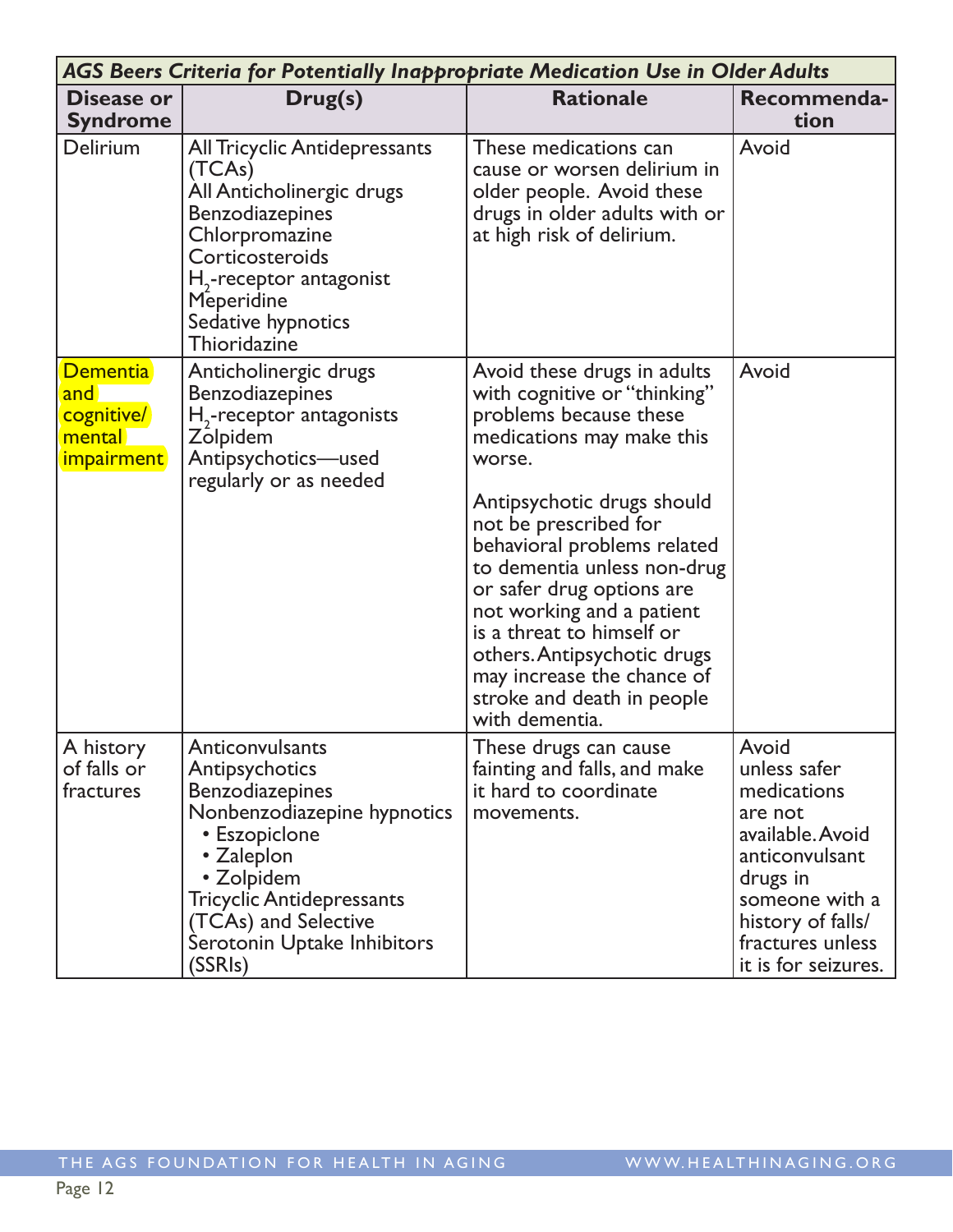| AGS Beers Criteria for Potentially Inappropriate Medication Use in Older Adults |                                                                                                                                                                                                                                                                                                                                                                                                                                                             |                                                                                                                                                                                                                                                     |                                                            |
|---------------------------------------------------------------------------------|-------------------------------------------------------------------------------------------------------------------------------------------------------------------------------------------------------------------------------------------------------------------------------------------------------------------------------------------------------------------------------------------------------------------------------------------------------------|-----------------------------------------------------------------------------------------------------------------------------------------------------------------------------------------------------------------------------------------------------|------------------------------------------------------------|
| <b>Disease or</b><br><b>Syndrome</b>                                            | Drug(s)                                                                                                                                                                                                                                                                                                                                                                                                                                                     | <b>Rationale</b>                                                                                                                                                                                                                                    | Recommenda-<br>tion                                        |
| Insomnia                                                                        | Oral decongestants<br>• Pseudoephedrine<br>• Phenylephrine<br><b>Stimulants</b><br>• Amphetamine<br>• Methylphenidate<br>• Pemoline<br>Other medications<br>• Theophylline<br>• Caffeine                                                                                                                                                                                                                                                                    | These drugs make insomnia<br>worse.                                                                                                                                                                                                                 | Avoid                                                      |
| Parkinson's<br>disease                                                          | All antipsychotics except<br>quetiapine and clozapine<br><b>Antiemetics</b><br>• Metoclopramide<br>• Prochlorperazine<br>• Promethazine                                                                                                                                                                                                                                                                                                                     | These drugs may worsen<br>symptoms of Parkinson's<br>disease and/or cause<br>Parkinson's-like symptoms<br>Quetiapine and clozapine<br>appear to be less likely<br>to worsen symptoms of<br>Parkinson's disease than the<br>other drugs listed here. | Avoid                                                      |
| Chronic<br>constipation                                                         | Oral medications for urinary<br>incontinence<br>• Darifenacin<br>• Fesoterodine<br>• Oxybutynin<br>• Solifenacin<br>• Tolterodine<br>• Trospium<br>Antihistamines<br>• Brompheniramine (various)<br>• Carbinoxamine<br>• Chlorpheniramine<br>• Clemastine (various kinds)<br>• Cyproheptadine<br>• Dexbrompheniramine<br>• Dexchlorpheniramine<br>(various kinds)<br>• Diphenhydramine<br>• Doxylamine<br>• Hydroxyzine<br>• Promethazine<br>• Triprolidine | The medications can worsen<br>constipation and safer<br>medications are available.                                                                                                                                                                  | Avoid unless<br>no other<br>alternatives are<br>available. |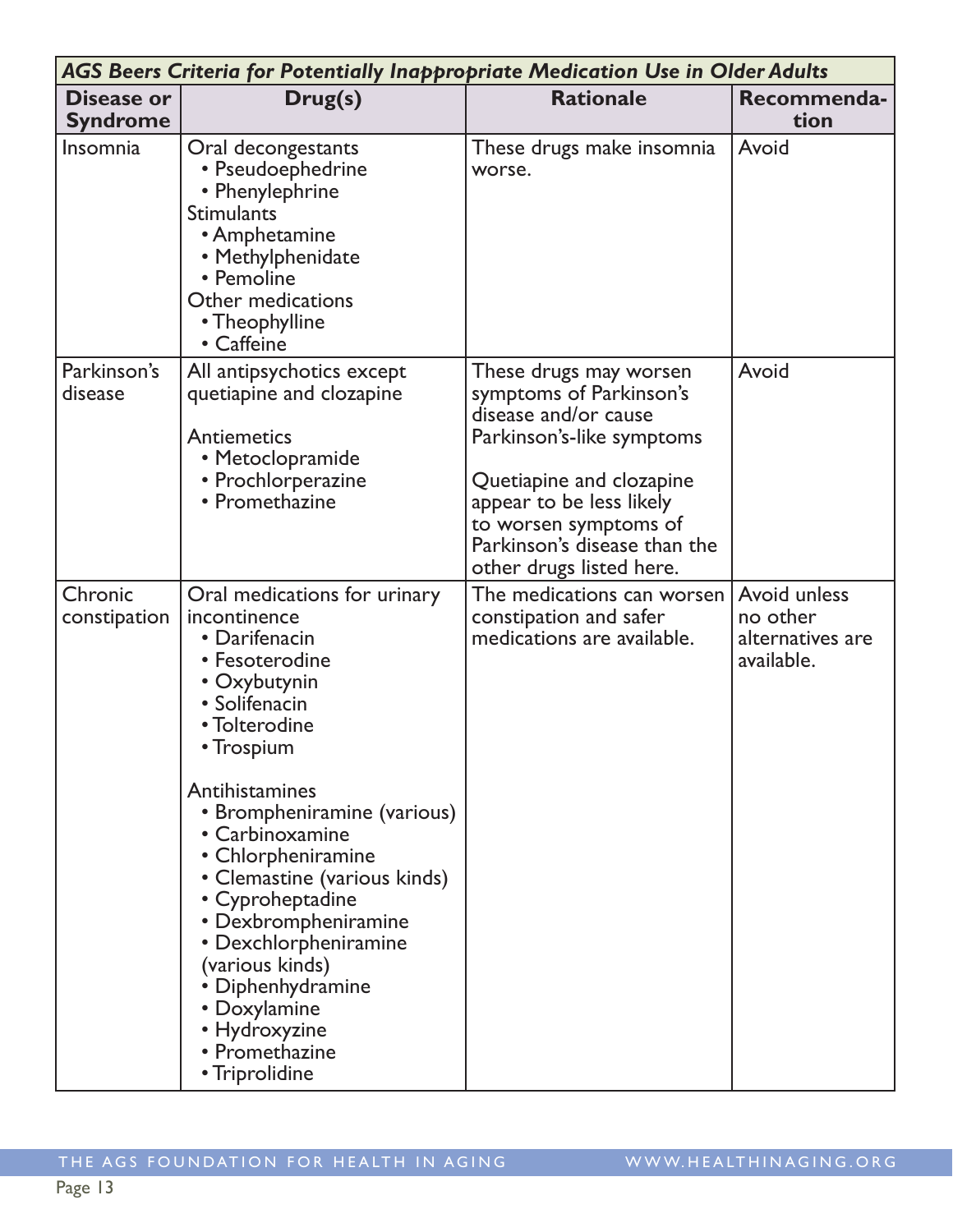| AGS Beers Criteria for Potentially Inappropriate Medication Use in Older Adults |                                                                                                                                                                                                                                                                                                                                                                     |                                                                                       |                                                                                                                                                                                                                                      |
|---------------------------------------------------------------------------------|---------------------------------------------------------------------------------------------------------------------------------------------------------------------------------------------------------------------------------------------------------------------------------------------------------------------------------------------------------------------|---------------------------------------------------------------------------------------|--------------------------------------------------------------------------------------------------------------------------------------------------------------------------------------------------------------------------------------|
| <b>Disease or</b><br><b>Syndrome</b>                                            | Drug(s)                                                                                                                                                                                                                                                                                                                                                             | <b>Rationale</b>                                                                      | Recommenda-<br>tion                                                                                                                                                                                                                  |
| Chronic<br>constipation<br>(cont'd)                                             | Heart/blood pressure<br>medications<br>• Diltiazem<br>• Verapamil<br>Other medications<br>• Antipsychotics<br>· Belladonna alkaloids<br>• Clidinium-chlordiazepoxide<br>• Dicyclomine<br>• Hyoscyamine<br>• Propantheline<br>• Scopolamine<br>• Tertiary Tricyclic<br>Antidepressants<br>(amitriptyline, clomipramine,<br>doxepin, imipramine, and<br>trimipramine) | The medications can worsen<br>constipation and safer<br>medications are available.    | Avoid unless<br>no other<br>alternatives are<br>available.                                                                                                                                                                           |
| Repeated<br>stomach or<br>intestinal<br>ulcers                                  | Aspirin at doses higher than<br>325 milligrams per day<br>Non-COX-2 selective<br><b>NSAIDs</b>                                                                                                                                                                                                                                                                      | These drugs may make<br>ulcers worse and increase<br>the chance of new ulcers.        | Avoid<br>these drugs<br>unless other<br>medications are<br>not effective<br>and the patient<br>can take an<br>accompanying<br>medication that<br>can help prevent<br>ulcers-such as<br>a proton-pump<br>inhibitor or<br>misoprostol. |
| Poor kidney<br>function                                                         | Nonsteroidal anti-<br>inflammatory drugs<br>Triamterene (alone or in<br>combination with other<br>medications)                                                                                                                                                                                                                                                      | These drugs may increase<br>risks of potentially serious<br>kidney damage.            | Avoid                                                                                                                                                                                                                                |
| Urinary<br>incontinence<br>(accidental<br>loss of<br>urine) in<br>women         | Estrogen in pill or patch form<br>(but not estrogen cream<br>inserted into the vagina)                                                                                                                                                                                                                                                                              | Estrogen in pill or patch<br>form can make urinary<br>incontinence worse in<br>women. | Avoid in women.                                                                                                                                                                                                                      |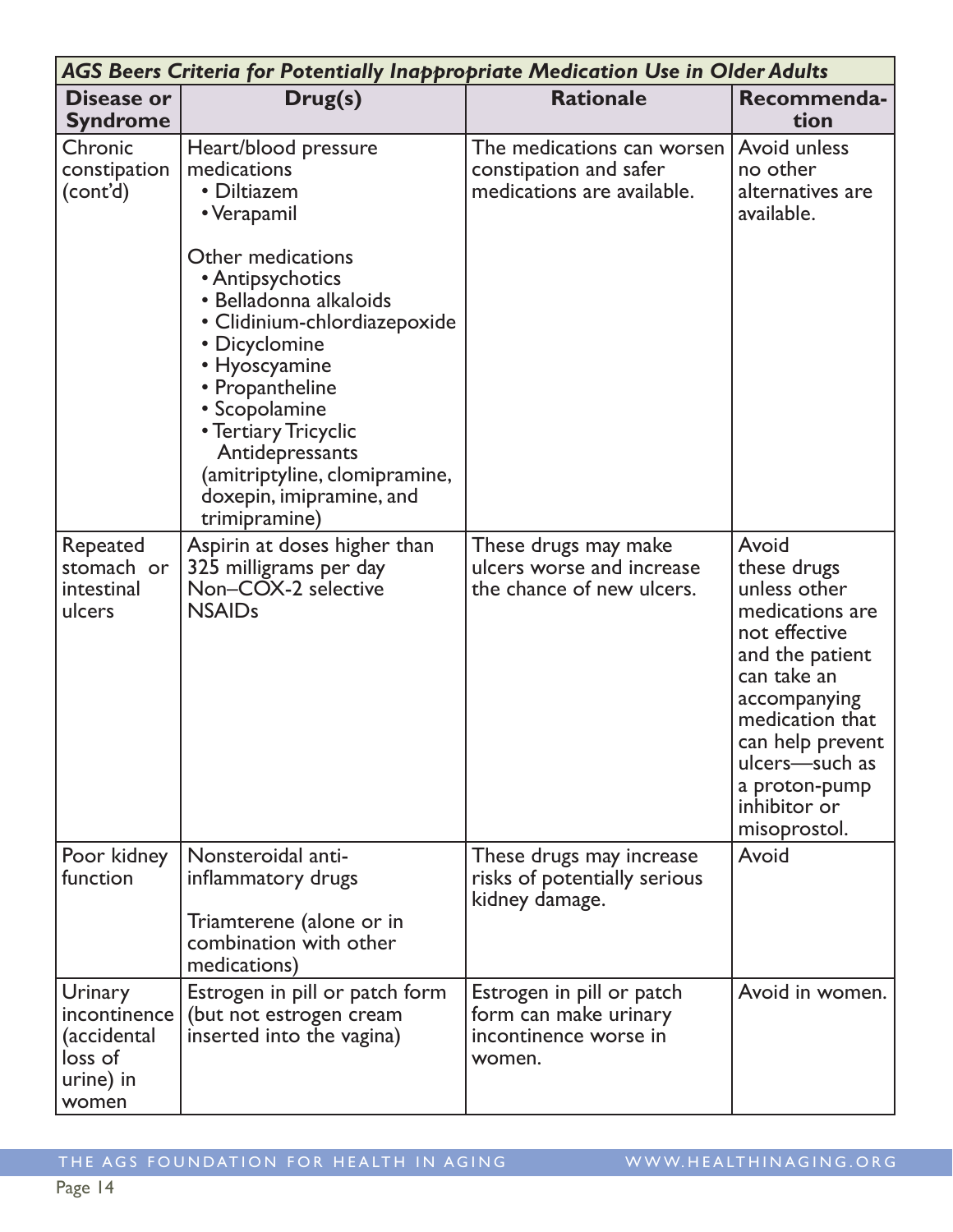| AGS Beers Criteria for Potentially Inappropriate Medication Use in Older Adults                                                        |                                                            |                                                                                                      |                     |  |
|----------------------------------------------------------------------------------------------------------------------------------------|------------------------------------------------------------|------------------------------------------------------------------------------------------------------|---------------------|--|
| Disease or<br><b>Syndrome</b>                                                                                                          | Drug(s)                                                    | <b>Rationale</b>                                                                                     | Recommenda-<br>tion |  |
| Prostate<br>enlargement<br>or urinary<br>problems in<br>men                                                                            | Ipratropium inhaler<br>Tiotropium inhaler                  | These medications may<br>cause aggravated prostate<br>problems and make<br>urination more difficult. | Avoid in men.       |  |
| Stress or<br>mixed<br>urinary<br>incontinence<br>(loss of<br>urine when<br>sneezing/<br>coughing/<br>bending<br>over/with<br>exercise) | Alpha-blockers<br>• Doxazosin<br>• Prazosin<br>• Terazosin | These may make bladder-<br>control problems worse                                                    | Avoid in women.     |  |